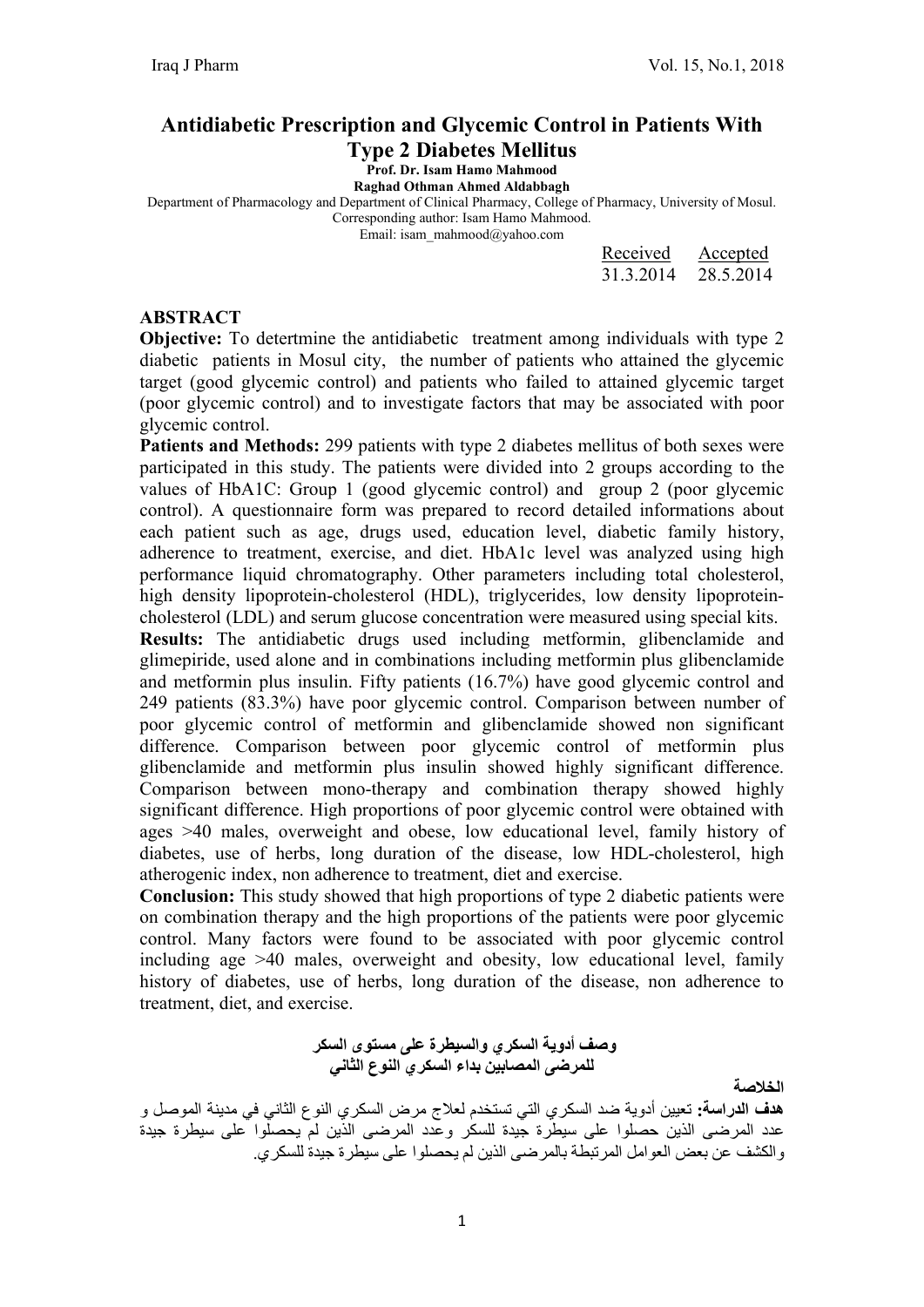المرضى و طرائق العمل: شارك في الدراسة 299 مريض مصابون بمرض السكري النوع الثاني. تم تقسيم المرضى الى مجموعتين بناءا على قيمة الهيموكلوبين المسكر. المجموعة الأولى المرضى الذين حصلوا على سيطرة جيدة للسكري والمجموعة الثانية الذين لم يحصلوا على سيطرة جيدة للسكري.وقد حضر شكل استبياني لتسجيل المعلومات العائدة لكل مريض مثل العمروالادوية المستعملة والبيان السكري للعائلة ومستوى التعليم وملازمة العلاج بالادوية والغذاء والرياضة. وقد تم قياس الهيموكلوبين المسكر بواسطة الكروماتوكرافي عالي الكفاءة. كما تم قياس مستوى السكر و صفحة السكر باستخدام عدة خاصة.

ا**لنتائج:** الادوية ضد السكري التي استعملها المرضى ضمت المتفورمين والكليبنكل أمايد وكليمبيراد اما لوحدهم اواتحاد مع ادوية اخرى مثل متفورمين وكليبنكل أمايد و ميتفورمين مع انسولين.اظهرت الدراسة وجود 50 مريض عندهم سيطرة جيدة للسكري و 249 مريض عندهم سيطرة غير جيدة للسكري.اظهرت المقارنة بين عدد المرضى الذين لهم سيطرة غير جيدة للسكري للمتفورمين مع الكليبنكل أمايد وجود فرق غير معنوي و اظهرت المقارنة بين عدد المرضى الذين لهم سيطرة غير جيدة للسكري للمتفورمين و الكليبنكل أمايد مع المتفورمين والانسولين وجود فرق معنوي و اظهرت المقارنة بين عدد المرضى الذين لهم سيطرة غير جيدة للسكري للادوية التي تؤخذ لوحدها مع الادوية التي تؤخذ متحدة بوجود فرق معنوي. اظهرت الدراسة وجود علاقة للسيطرة الغير جيدة للسكر مع العمر اكثر من 40 سنة والذكور والوزن العالي والتعليم المنخفض و استعمال الاعشاب والبيان العائلي للسكري والمستوى المنخفض للايبوبروتين العالي الكثافة و عدم الملازمة للعلاج بالادوية ىالغذاء والرياضة.

الاستنتاج: اظهرت الدراسة ان نسبة كبيرة من المرضى يستخدمون الادوية المتحدة وان النسبة الكبيرة من المرضى يملكون سيطرة غير جيدة للسكري وبوجود عدة عوامل ملازمة للسيطرة الغير جيدة للسكري و التي تضم العمر اكثر من 40 سنة والذكور والوزن العالي والتعليم المنخفض و استعمال الاعشاب والبيان العائلي للسكري والمستوى المنخفض للايبوبروتين العالي الكثافة و عدم الملازمة للعلاج بالادوية ىالغذاء والرياضة.

iabetes mellitus (DM) is a group of metabolic diseases characterized by abetes mellitus (DM) is a group of metabolic diseases characterized by hyperglycemia resulting from defects in insulin secretion, insulin action, or both. The chronic hyperglycemia of diabetes is associated with long-term damage, dysfunction, and failure of different organs, especially the eyes, kidneys, nerves, heart, and blood vessels<sup>1</sup>. DM, long considered a disease of minor significance to world health, is now taking its place as one of the main threats to human health in the  $21<sup>*</sup>$  century. It is the most common non-communicable disease worldwide and the fourth to fifth leading cause of death in developed countries<sup>2</sup>.

The number of people with diabetes is increasing due to population growth, aging, urbanization, and increasing prevalence of obesity and physical inactivity<sup>3</sup>. . The world prevalence of diabetes among adults (aged  $20-79$  years ) will be  $6.4\%$ , affecting 285 million adults, in 2010, and will increase to 7.7%, and 439 million adults by 2030. Between 2010

and 2030, there will be a 69% increase in number of adults with diabetes in developing countries and a 20% increase in developed countries<sup>4</sup>.

Diabetes mellitus is a chronic disease, for which there is no known cure except in very specific situations. Management concentrates on keeping as possible, blood sugar levels as close to normal without causing hypoglycemia. This can usually be accomplished with diet, exercise, and use of appropriate medications (insulin in the case of type 1 diabetes; oral medications, as well as possibly insulin in type 2 diabetes). Patient education, understanding and participation is vital since the complications of diabetes are far less common and less severe in people who have well-managed blood sugar levels<sup>5</sup>.

In clinical practice, optimal glycemic control is difficult to obtain on a long-term basis because the reasons for poor glycemic control in type 2 diabetes are complex . Both patient and health care provider related factors may contribute to poor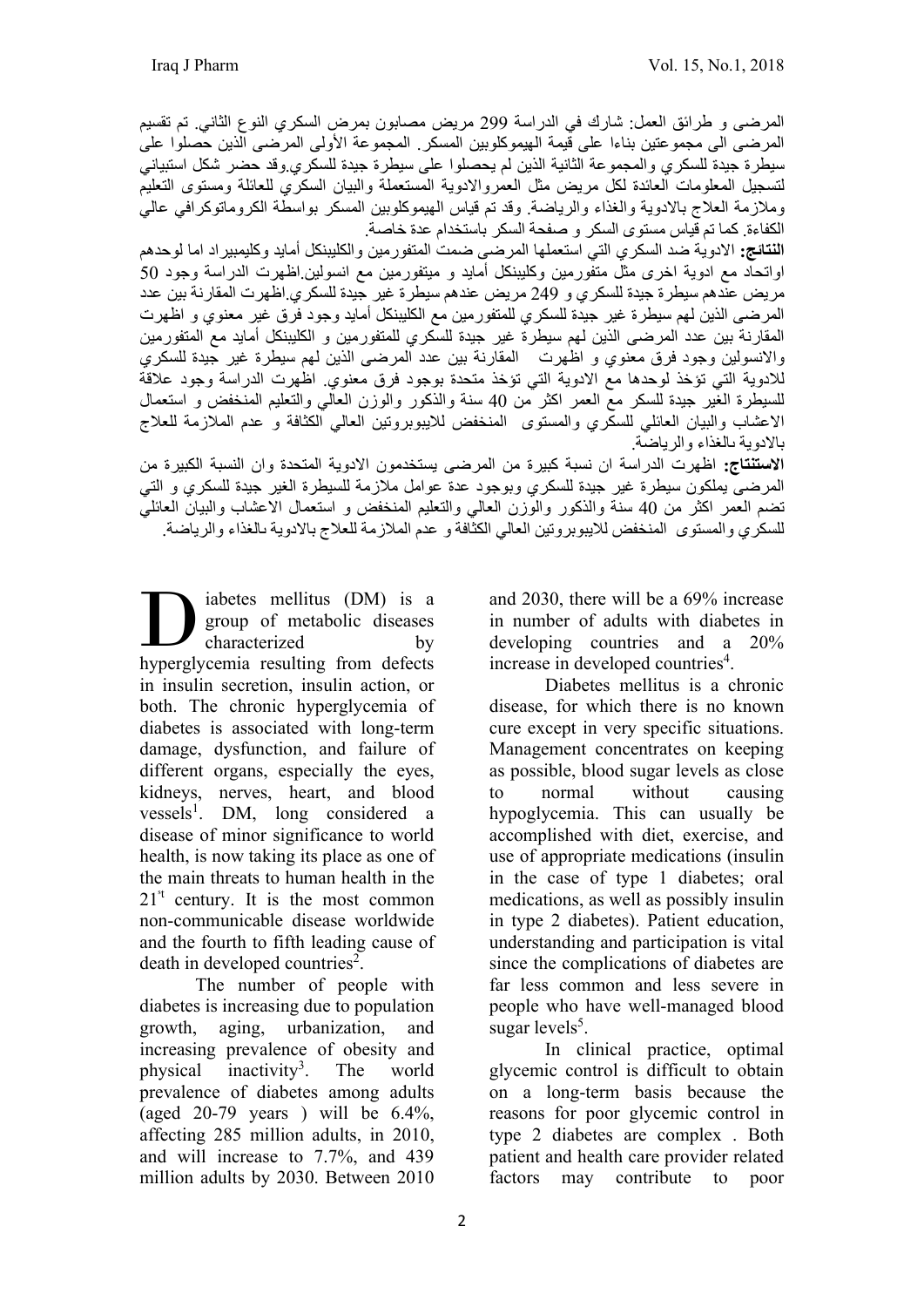glycemic control<sup>6</sup>. Despite the evidence from large randomized controlled trials establishing the benefit of intensive diabetes management in reducing microvascular and macrovascular complications, high proportion of patients remain poorly controlled<sup>7</sup> . Poor and inadequate glycemic control among patients with type 2 diabetes constitutes a major public health problem and major risk factor for the development of diabetes complications. Glycemic control remains the major therapeutic objective for prevention of target organ damage and other complications arising from diabetes<sup>8</sup>.

Khattab et al. $9$  reported that diabetes was more likely to be poorly controlled among those with increased duration of diabetes, lower level of education, higher body mass index (BMI), hypercholesterolemia, hypertriglyceridemia, and elevated LDL. The highest level of poor glycemic control was among patients on combination of oral antidiabetic agent and insulin. Poor glycemic control was more common among patients who did not follow dietary regimens, did not practice any physical activity, who were not adherent for medications and did not regularly perform home glucose monitoring.

The present study was designed:

- $\triangleright$  To detertmine the antidiabetic treatment among individuals with type 2 diabetes mellitus in Mosul city.
- $\triangleright$  To determine the number of patients who attained the glycemic target (good glycemic control) and patients who failed to attained glycemic target (poor glycemic control) although they continue to take antidiabetic treatment.

 $\triangleright$  To investigate factors that may be associated with poor glycemic control.

# Patients and Methods:

A sample of 299 patients with type 2 diabetes mellitus was collected from Al-Salam Teaching Hospital and Al-Wafaa Clinic for Treatment and Researches of diabetes mellitus in Mosul over a period of 5 months. They consist of 121 males and 178 females with a mean ages  $\pm$ SD of 53.56 $\pm$ 9.33 years. The patients were divided into 2 groups according to the values of HbA1C: Group 1 (good glycemic control) and Group 2 (poor glycemic control). Good glycemic control is defined as an HbA1C of  $\leq$  7 for the past 3 months. Poor glycemic control is defined as an HbA1C value of more than 7% for the past 3 months<sup>10</sup>.

 The data was obtained by direct interviewing of researcher with the patients who visited Al-Salam Teaching Hospital and Al- Wafaa Clinic. A questionnaire form was prepared to record detailed information about each patient. The data involved in the questionnaire form including patient name, age, sex, body weight, length, BMI, education level, diabetic family history, use of herbs, duration of the disease, drugs used, BP, lipid profile, adherence to treatment, adherence to diet and exercise, presence of complications and the use of non diabetic drugs.

Inclusion criteria: including patients with type 2 diabetes mellitus who were on antidiabetic therapy for not less than 6 months.

Exclusion criteria: including type 1 DM, gestational diabetes mellitus, type 2 diabetic patients on antidiabetic treatment for a period of less than 6 months, pregnant and lactating women.

 About 10 ml of venous blood samples were taken from each patient after 15 hour fasting. Serum was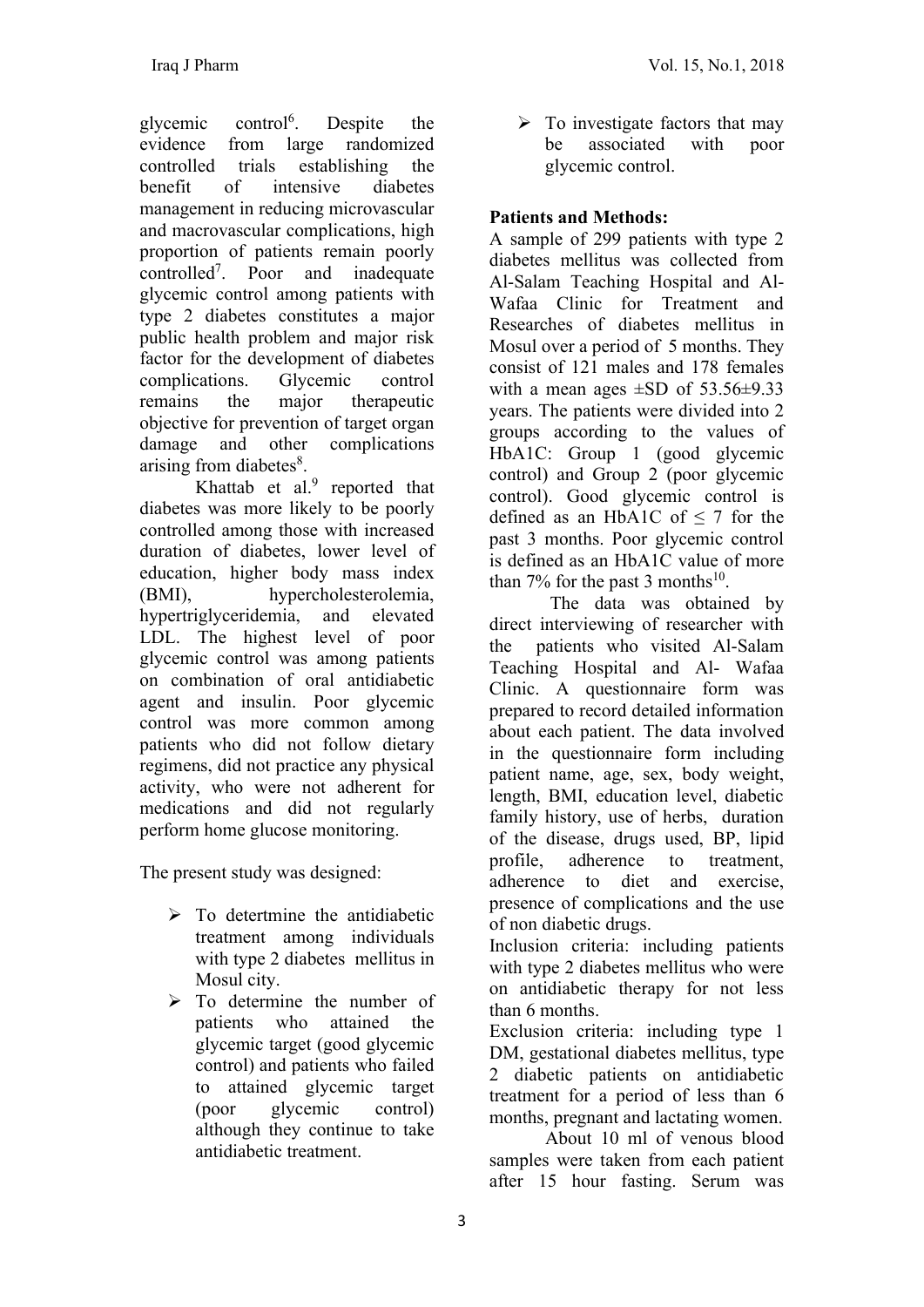obtained from each blood sample and used for the estimation of serum glucose concentration, HbA1C, and lipid profile indices. HbA1c level was analyzed using high performance liquid chromatography. BMI was calculated as weight (kg) divided by the square of the height  $(m<sup>2</sup>)$ . BP was measured using standardized sphygmomanometers. Other parameters including total cholesterol, HDL-cholesterol, triglycerides, LDLcholesterol and serum glucose concentration were measured using special kits.

## Statistical methods:

P value  $\leq$  0.05 was considered statistically significant. Data was taken as mean±SD. Chi-square test was used to compare between different parameters.

## Results:

Two hundred and ninety nine type 2 diabetic patients included in this study. They consist of 121 males and 178 females having a mean ages of 53.56 $\pm$ 9.33 years (table 1). They were divided into 2 groups according to HbA1C value: group 1 consist of 50 patients having HbA1C  $\leq$  7 (good glycemic control) and group 2 consist of 249 patients having HbA1C of >7 (poor glycemic control).

 The antidiabetic drugs used by the patients were showed in (table 2). They include metformin, glibenclamide and glimpiride, used alone and in combinations including metformin plus glibenclamide and metformin plus insulin. Table 3 showed the number of patients with good and poor glycemic control according to the level of HbA1C. Metformin alone was found to be associated with a high number of poor glycemic control patients.

 Comparison between number of poor glycemic control of metformin

and glibenclamide showed non significant difference (P>0.055). Comparison between poor glycemic control of metformin plus glibenclamide and metformin plus insulin showed highly significant difference (P=0.000). Comparison between mono-therapy and combination therapy showed highly significant difference (Table 4).

 Comparison between number of patients with good glycemic control and those with poor glycemic control showed highly significant difference (Table 5).

 Tables 6 and 7 showed the proportions of poor glycemic control according to different factors. Highly significant proportions of poor glycemic control were obtained with ages >40 years, males, overweight and obese patients, low educational level, family history of diabetes, use of herbs, long duration of the disease, low HDL, high atherogenic index, non adherence to treatment, diet and exercise.

## Discussion:

In the present study 70% of patients treated with glibenclamide have poor glycemic control compared with 89% of patients taking metformin. This effect did not reached a statistical significant. Kimmel and  $Inzucchi<sup>11</sup>$ reported that most classes of antidiabetic drugs are equally efficacious in reducing HbA1C, with the exception of the  $\alpha$ -glucosidase inhibitors and nateglinide.

Metformin and glibenclamide have been compared in many studies. Metformin was compared with glibenclamide in 165 type 2 diabetic patients<sup>12</sup>. The study concluded that dose titrated treatment with either metformin or glyburide promotes equal degrees of glycemic control. In another 2 studies comparing the effect of metformin and glibenclamide in type 2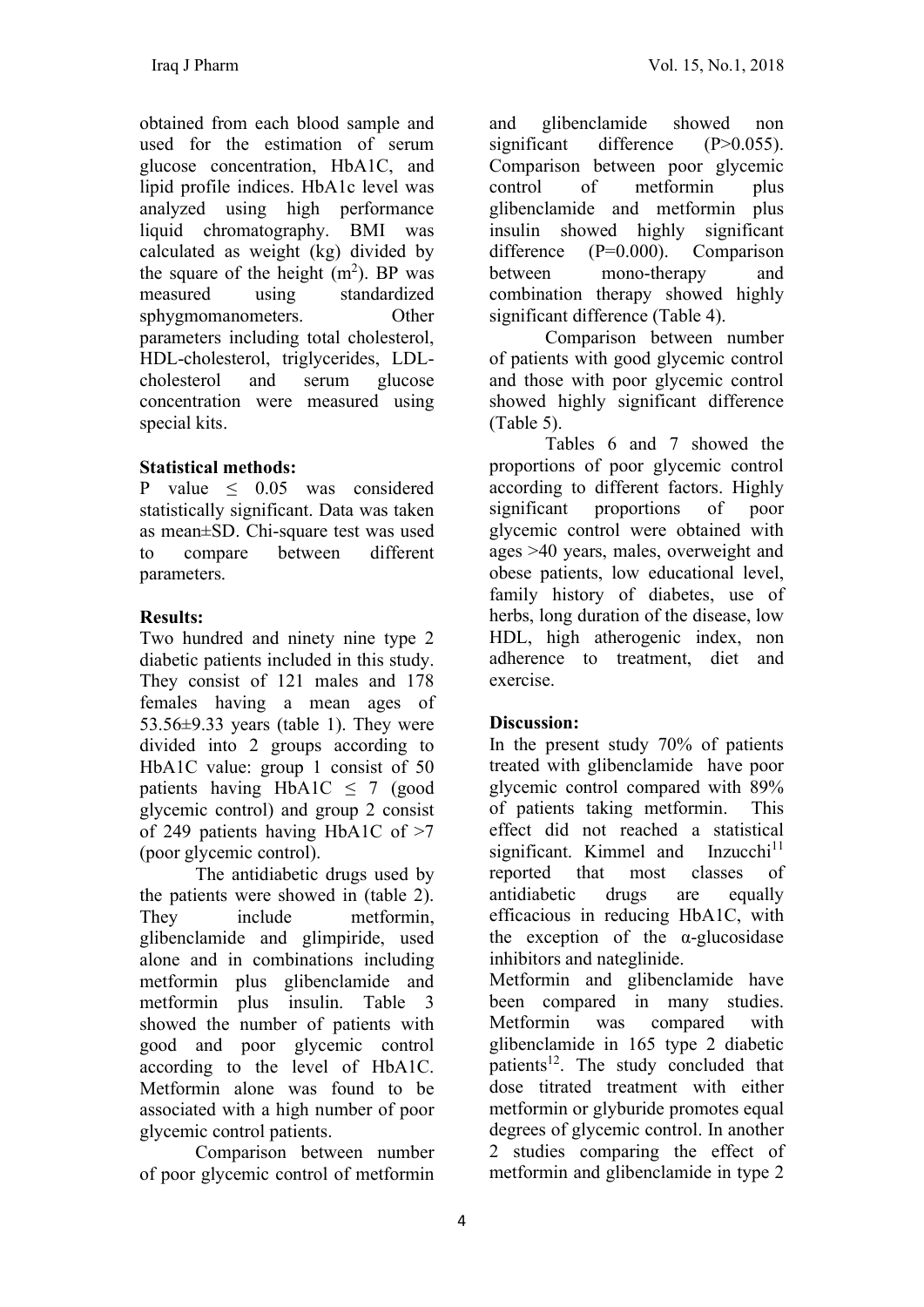diabetic patients. The 2 drugs had an equivalent effect on glycemic  $control<sup>13,14</sup>$ .

The association of poor glycemic control and the use of combination of oral antidiabetic agents and insulin reported in the present study was consistent with the results obtained by other studies<sup>15-17</sup>. This finding reflects the fact of deteriorations of diabetes over time, and the need for higher doses or additional mediations increases over time. Therefore, patients who were treated by combination therapy of oral antidiabetic agents and insulin had more progressive disease which required more aggressive treatment to provide glycemic control, but this phenomenon could be attributed to delay in applying insulin in the treatment of patients with poor glycemic control<sup>9</sup>.

 There have been consistent reports of incremental decreases in glucose levels by 20% or more when metformin was added to existing sulfonylurea therapy in patients inadequately controlled by maximum doses of the sulfonylurea<sup>18</sup>. Combination therapy with metformin and sulfonylureas is as effective as combined insulin/sulfonylurea therapy or insulin mono-therapy in individuals presenting with treatment failure19 . Consequently, the addition of metformin therapy may reduce the need to add insulin therapy when secondary failure with sulfonylurea drugs occurs.

 In the present study monotherapy with metformin, glibenclamide or glimepiride produced significant less poor glycemic control than combined therapy. These results were in agreement with the results reported by Khattab et al.<sup>9</sup> who found that compared to patients who were on oral antidiabetic agents alone, those on other treatment modalities were more likely to be poorly controlled. In

contrast to this results Blonde et al.<sup>20</sup> reported that glyburide/metformin combination produced significantly better glycemic control than monotherapy with either agent.

 Of the total 299 patients collected in the present study, 83.3% had HbA1c ≥7%, shows the proportion of patients with poor glycemic control. In a similar studies done by other researchers poor glycemic control also found among diabetic patients.  $Mafauxy^{21}$  found poor glycemic control in 80% of 438 diabetic patients. Of the total 917 patients, 65.1% had HbA1c  $\geq 7\%$ <sup>9</sup>. In Saudi Arabia, only 27% of the patients (404 patients) reached target level of glycemic control22. In United Kingdom, Seventy-six percent of type 2 patients had HbA1c  $>7.0\%^{23}$ .

 In the present study, the proportions of poor glycemic control were associated with many factors including males, overweight and obesity, lower educational level, positive history of diabetes, use of herbs, long duration of diabetes, low HDL level, high atherogenic index, non adherence to treatment, exercise and diet. In the present study poor glycemic control was found more predominant among males. In agreement with the results of this study Almutairi et al. $^{24}$  reported that the percentage of poor glycemic control was highest among male (80.9%), aged 60 years and above, (82.8%), and with results obtained by Gopinath et al.,<sup>25</sup> who reported that diabetes was more likely to be poorly controlled among male patients.

 In the present study the majority of the patients were obese and the proportion of poor glycemic control was increased as BMI of the patients increased indicating a positive correlation between high body weight and poor glycemic control. These results were in consistent with results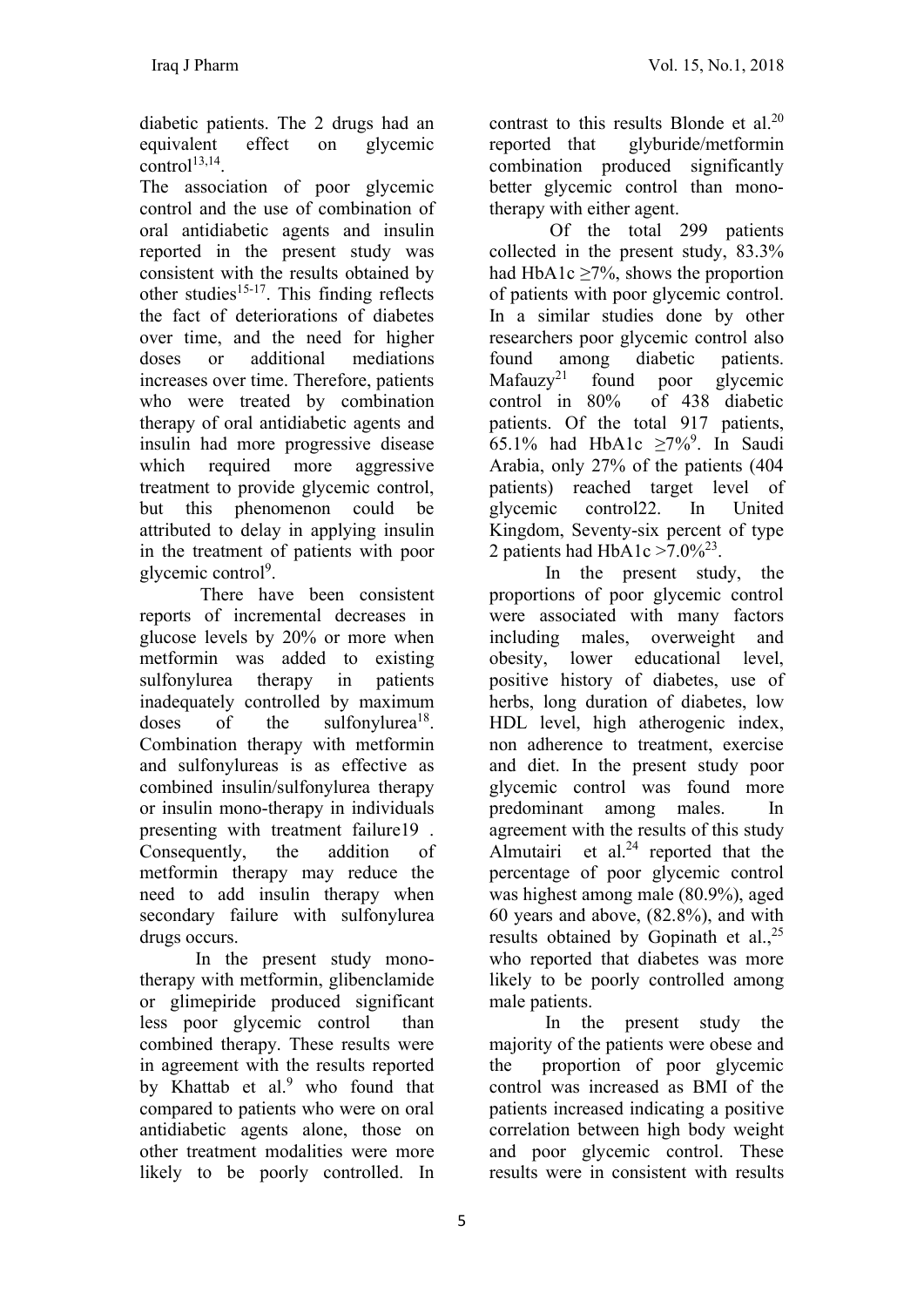reported by Khattab et al.<sup>9</sup>, who also reported a significant correlation between obesity and poor glycemic control. In contrast to the findings of this study Al-Zurfi et al.<sup>26</sup> and Miyashita et al.<sup>27</sup>, reported no correlation between BMI of the patients and poor glycemic control. Obesity is a known risk factor for type 2 diabetes. It has been suggested that patients who reduce their body mass through an increase in physical activity may reduce the risk of developing type 2 diabetes by improving insulin sensitivity<sup>28</sup>.

 The proportion of patients with high poor glycemic control reported in this study was significantly high among those with long duration of the disease (>8 years). This finding was consistent with the results of Almutairi et al.<sup>24</sup> who reported that poor glycemic control was significantly higher with those long diagnoses of diabetes mellitus. Also Khattab et al.<sup>9</sup> reported that longer duration of diabetes was associated significantly with poor glycemic control. Longer duration of diabetes is known to be associated with poor control, possibly because of progressive impairment of insulin secretion with time because of B cell failure, which makes the response to diet alone or oral agents unlikely<sup>29</sup>.

 In the current study poor glycemic control was more common among patients who were not adherent for medications, diet or exercise. These results were in agreement with the results reported by Khattab et al.<sup>9</sup>. Al-Qazaz et al.<sup>30</sup> reported that Patients' knowledge about diabetes is associated with better medication adherence and better glycemic control. An increase in patient education and adherence to treatment has been associated with good glycemic control without any change in medication or dosage $31$ . Regular physical activity is recommended for patients with type 2 diabetes since it may have beneficial effects on metabolic risk factors for the development of diabetic complications<sup>32</sup>. Additional measures are needed to encourage regular physical activity and improve dietary habits in this population<sup>33</sup>. In conclusion: This study showed that high proportions of type 2 diabetic patients were on combination therapy and the high proportions of the patients were poor glycemic control. Many factors were found to be associated with poor glycemic control including age >40, males, overweight and obesity, low educational level, family history of diabetes, use of herbs, long duration of the disease, adherence to treatment, diet, and exercise.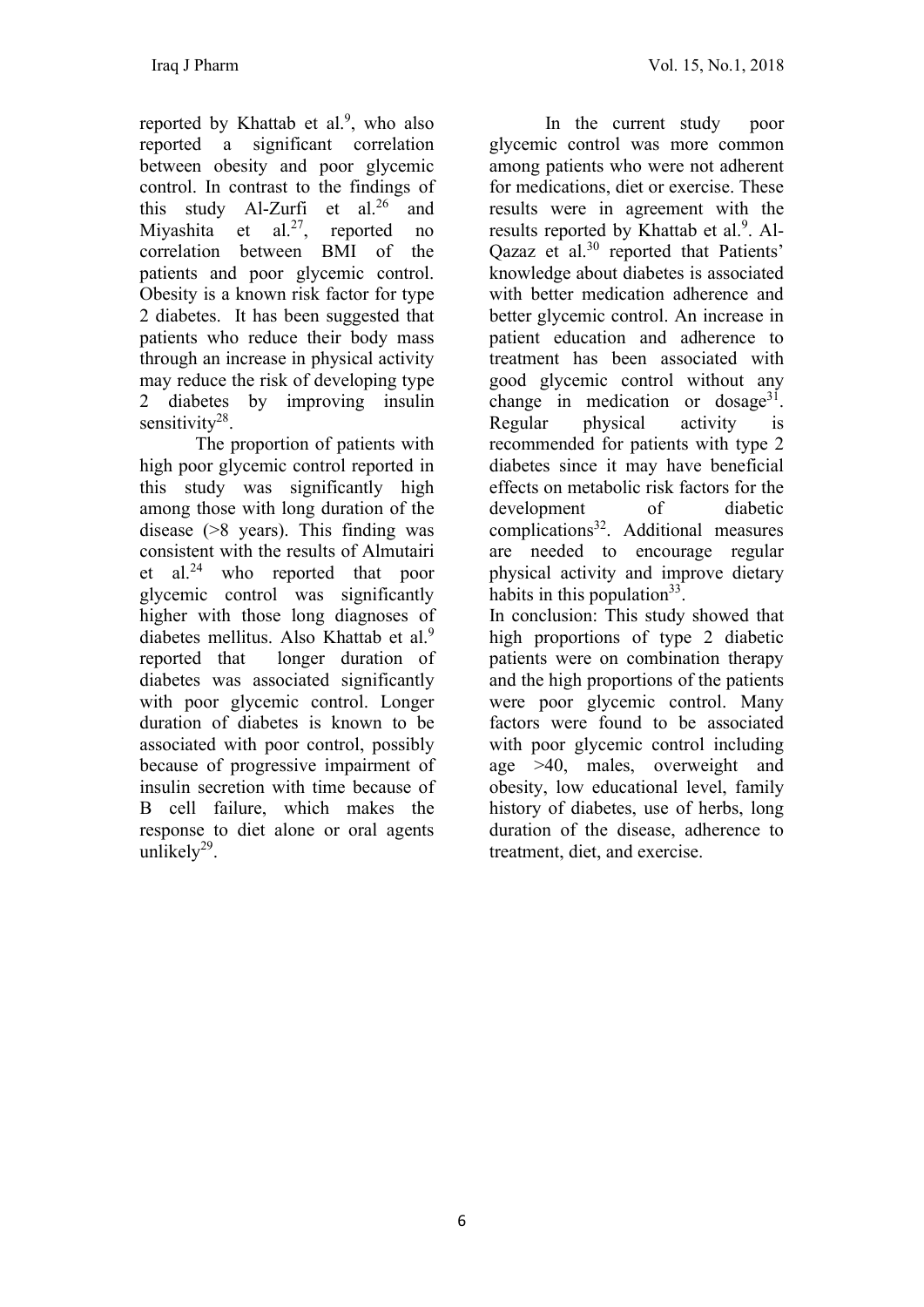## Table 1. Patients characteristics:

| <b>Parameters</b>                   | $Mean \pm SD$      |
|-------------------------------------|--------------------|
| patient age (years)                 | 53.56±9.33         |
| Body mass index (Kg/m2)             | $33.57 \pm 5.50$   |
| Fasting blood sugar (mmol/L)        | $9.89 \pm 3.70$    |
| Hemoglobin A1c (%)                  | $8.50 \pm 1.78$    |
| Triglyceride (mmol/L)               | $2.21 \pm 1.27$    |
| Total cholesterol (mmol/L)          | $5.22 \pm 1.32$    |
| Low density lipoprotein (mmol/L)    | $3.31 \pm 1.09$    |
| High density lipoprotein (mmol/L)   | $0.96 \pm 0.19$    |
| Blood pressure systolic (mmHg)      | $133.75 \pm 18.46$ |
| Blood pressure diastolic (mmHg)     | $80.61 \pm 13.43$  |
| Duration of the disease (years)     | $7.79 \pm 5.81$    |
| Duration of using the drugs (years) | $4.75 \pm 4.19$    |
| Male / Female                       | 121/178            |

Table 2. Antidiabetic drugs:

| Antidiabetic drug         | Number of Patients | (%)  |
|---------------------------|--------------------|------|
| Metformin                 | 38                 | 12.7 |
| Glibenclamide             | 27                 | 9.0  |
| Glimpiride                |                    | 1.7  |
| Metformin & Glibinclamide | 125                | 41.8 |
| Metformin & Insulin       | 85                 | 28.4 |
| Other combination         | 19                 | 6.4  |
| Total                     | 299                | 100  |

Table 3. Good and poor glycemic control patients according to antidiabetic drug:

| Antidiabetic drug        | Good Glycemic | Poor Glycemic | Total     |
|--------------------------|---------------|---------------|-----------|
|                          | Control       | Control       |           |
|                          | No. $(\%)$    | No. $(\%)$    |           |
| Metformin                | $4(10.5\%)$   | 34(89.5%)     | 38 (100)  |
| Glibenclamide            | 8(29.63%)     | 19(70.37%)    | 27(100)   |
| Glimpiride               | $2(40\%)$     | $3(60\%)$     | (100)     |
| Metformin & Glibinclamid | 22(17.6%)     | $103(82.4\%)$ | 125(100)  |
| Metformin & Insulin      | 10(11.76%)    | 75(88.24%)    | 85 (100)  |
| Other combination        | $4(21.1\%)$   | $15(78.9\%)$  | 19 (100)  |
| Total                    | 50            | 249           | 299 (100) |

Table 4. Comparison between mono-antidiabetic therapy and combination antidiabetic therapy according to number of poor glycemic control patients:

| Antidiabetic drug   | Total | Poor Glycemic Control | P- value |
|---------------------|-------|-----------------------|----------|
|                     |       | No.(%)                |          |
| Mono therapy        |       | 56 (80.0%)            | 0.000    |
| Combination therapy | 229   | 193(84.3%)            |          |
| Total               | 299   | 249                   |          |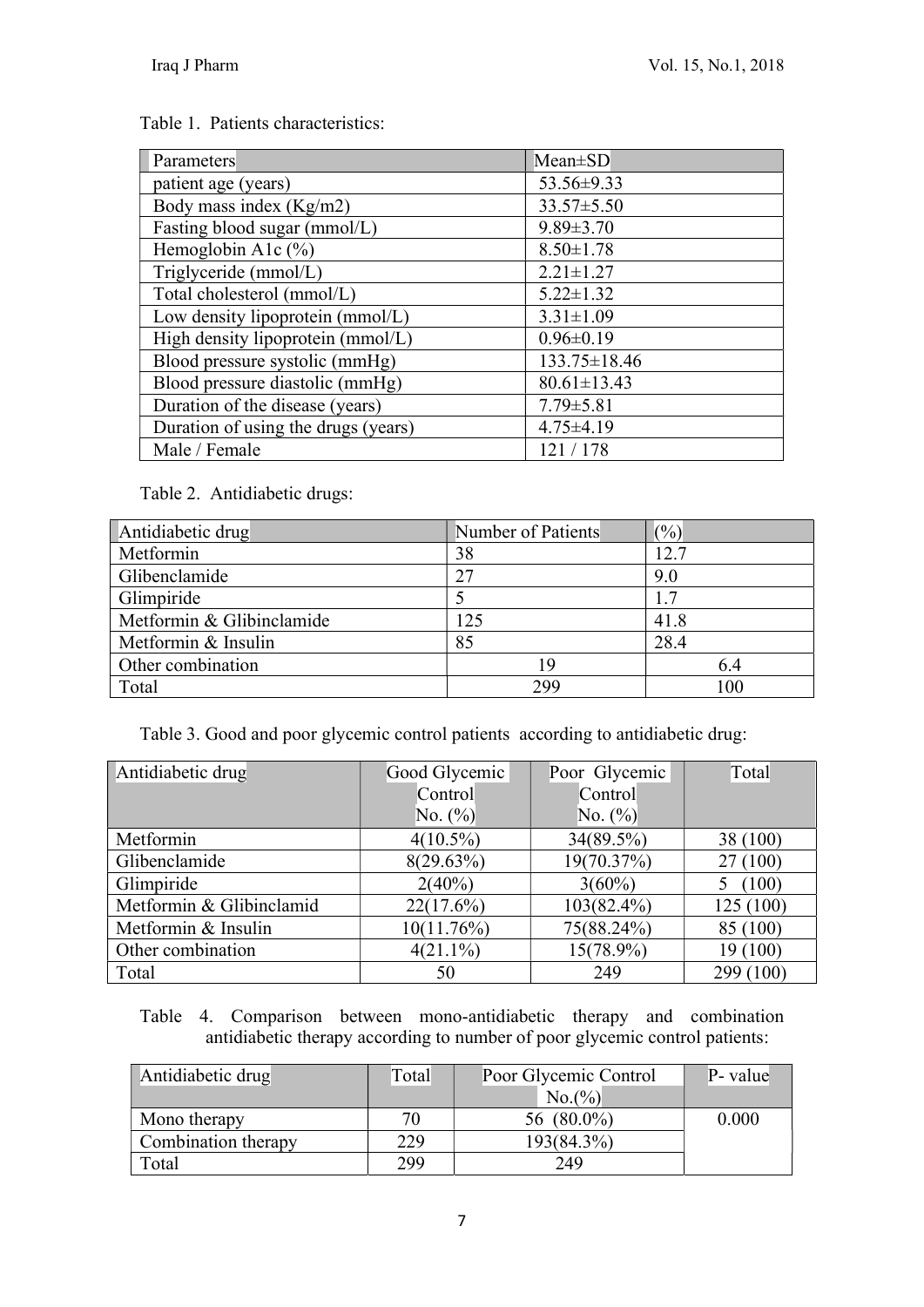# Table 5. Number of Good Glycemic Control and Poor Glycemic Control in diabetic patients:

| Parameter             | No. of Patients | $\frac{0}{0}$ | P- Value |
|-----------------------|-----------------|---------------|----------|
| Good Glycemic Control | 50              | 16.7          | 0.000    |
| Poor Glycemic Control | 249             | 83.3          |          |
| Total                 | 299             | 100           |          |

Table 6. Proportion of patients with poor glycemic control according to different factors:

| Variable                 | Total | Poor Glycemic Control<br>No<br>(%) | P- value |
|--------------------------|-------|------------------------------------|----------|
| Age (year)               |       |                                    |          |
| <40                      | 17    | 14(82.4)                           | 0.000    |
| $40 - 50$                | 89    | 77(86.5)                           |          |
| $>50$                    | 193   | 158(81.9)                          |          |
| Gender                   |       |                                    |          |
| Male                     | 121   | 103(85.1)                          | 0.006    |
| Female                   | 178   | 146 (82.0)                         |          |
| BMI(kg/m2)               |       |                                    |          |
| Normal <25               | 13    | 10(76.9)                           | 0.000    |
| Overweight25-29          | 60    | 50(83.3)                           |          |
| Obese $> 29$             | 226   | 189(83.6)                          |          |
| <b>Educational level</b> |       |                                    |          |
| Illiterate               | 65    | 54(83.1)                           | 0.000    |
| $\leq$ High school       | 209   | 178(85.2)                          |          |
| >High school             | 25    | 17(68.0)                           |          |
| Family history           |       |                                    |          |
| Positive                 | 184   | 157(85.3)                          | 0.000    |
| Negative                 | 115   | 92(80)                             |          |
| Use of herbs             |       |                                    |          |
| Positive                 | 104   | 88(84.6)                           | 0.000    |
| Negative                 | 195   | 161(82.6)                          |          |
| Duration of disease      |       |                                    |          |
| $\leq 4$                 | 80    | 62(77.5)                           | 0.002    |
| $4 - 8$                  | 97    | 80(82.5)                           |          |
| >8                       | 122   | 107(87.7)                          |          |
| BP(mmHg)                 |       |                                    |          |
| Normotensive             | 76    | 67(88.2)                           | 0.000    |
| Hypertensive             | 223   | 182(81.6)                          |          |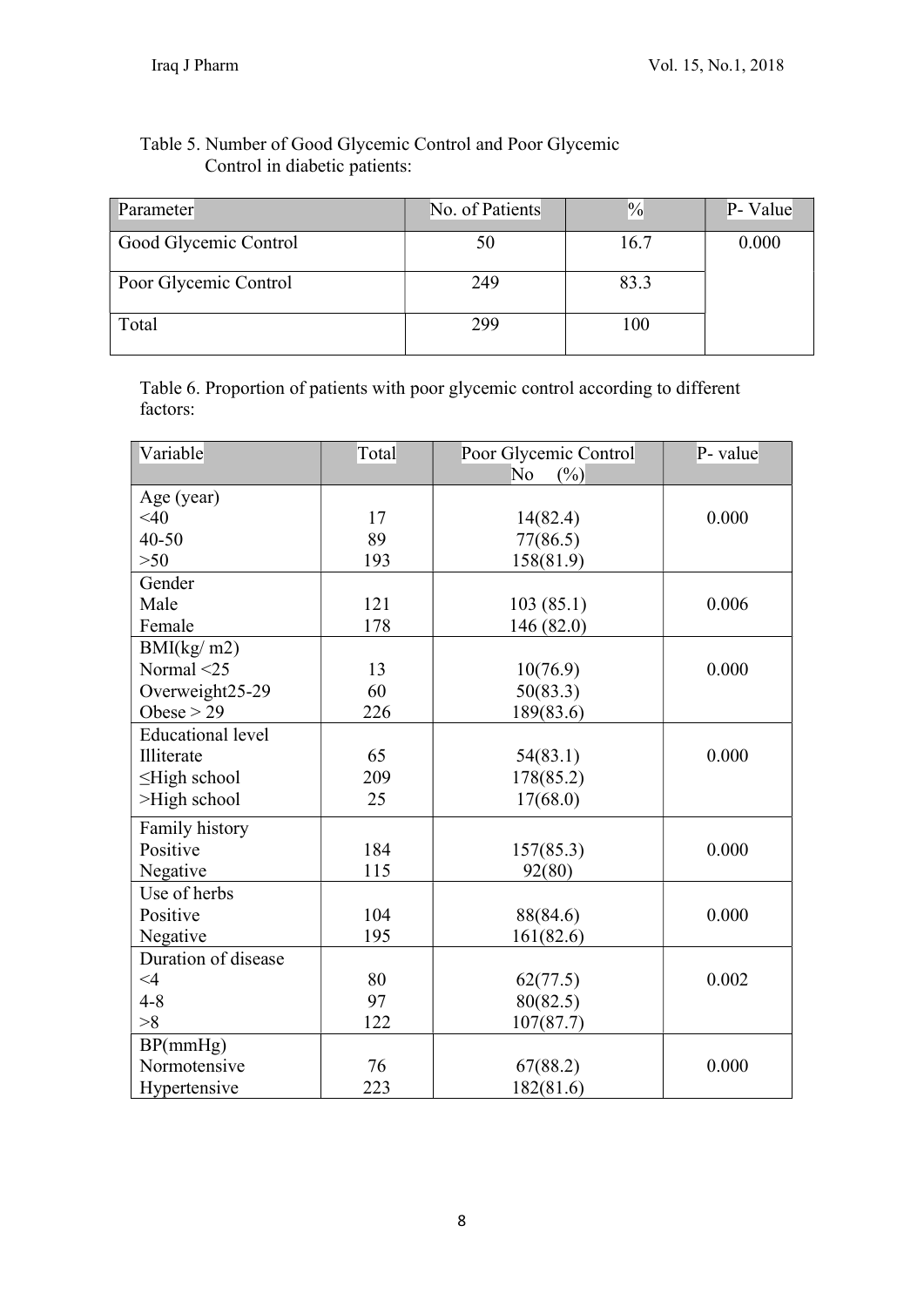| Variable                 | Total | Poor Glycemic Control | P- value |
|--------------------------|-------|-----------------------|----------|
|                          |       | No $(\%)$             |          |
| <b>Total Cholesterol</b> |       |                       |          |
| $5.1$ (mmol/l)           | 158   | 133 (84.2)            | 0.281    |
| $\geq 5.1$ (mmol/l)      | 141   | 116(82.3)             |          |
| Triglycerides            |       |                       |          |
| $\leq$ 1.7 ( mmol/l)     | 103   | 86 (83.5)             | 0.000    |
| $\geq$ 1.7 (mmol/l)      | 196   | 163(83.2)             |          |
| <b>HDL</b>               |       |                       |          |
| $>1.3$ (mmol/l)          | 14    | 11(78.6)              | 0.000    |
| $\leq$ 1.3 (mmol/l)      | 285   | 238 (83.5)            |          |
| <b>LDL</b>               |       |                       |          |
| $< 2.59$ (mmol/l)        | 78    | 66(84.6)              | 0.000    |
| $\geq$ 2.59 (mmol/l)     | 221   | 183(82.8)             |          |
| Atherogenic Index        |       |                       |          |
| $<$ 5                    | 130   | 107(82.3)             | 0.027    |
| $\geq$ 5                 | 169   | 142(84.0)             |          |
|                          |       |                       |          |
| Adherence to treatment   |       |                       |          |
| Yes                      | 249   | 203(81.5)             | 0.000    |
| N <sub>o</sub>           | 50    | 46(92.0)              |          |
| Adherence to Exercise    |       |                       |          |
| Yes                      | 204   | 168(82.4)             | 0.000    |
| N <sub>o</sub>           | 95    | 81(85.3)              |          |
|                          |       |                       |          |
| Adherence to diet        |       |                       |          |
| Yes                      | 147   | 115(78.2)             | 0.016    |
| N <sub>o</sub>           | 152   | 134(88.2)             |          |
| Complication             |       |                       |          |
| Yes                      | 194   | 159(82.0)             | 0.000    |
| N <sub>o</sub>           | 105   | 90(85.7)              |          |
| Non antidiabetic drugs   |       |                       |          |
| Yes                      | 174   | 140(80.5)             | .049     |
| No                       | 125   | 109(87.2)             |          |

Table 7. Proportion of patients with poor glycemic control according to different factors:

## **References**

- 1. American Diabetes Association (ADA). Standards of medical care in diabetes. Diabetes Care 2012; 35: S11-S63.
- 2. Tripathi BK, Srivastava AK. Diabetes mellitus: complications and therapeutics. Med Sci Monit 2006; 12: 130-147.
- 3. Wild S, Roglic G, Green A, et al. Global prevalence of diabetes

estimates for the year 2000 and projections for 2030. Diabetes Care 2004; 27: 1047-1053.

- 4. Shaw J, Sicree R, Zimmet P. Global estimates of the prevalence of diabetes for 2010 and 2030. Diabetes Research and Clinical Practice 2010; 87: 4-14.
- 5. Krentz AJ, Bailey CJ. Oral antidiabetic agents: current role in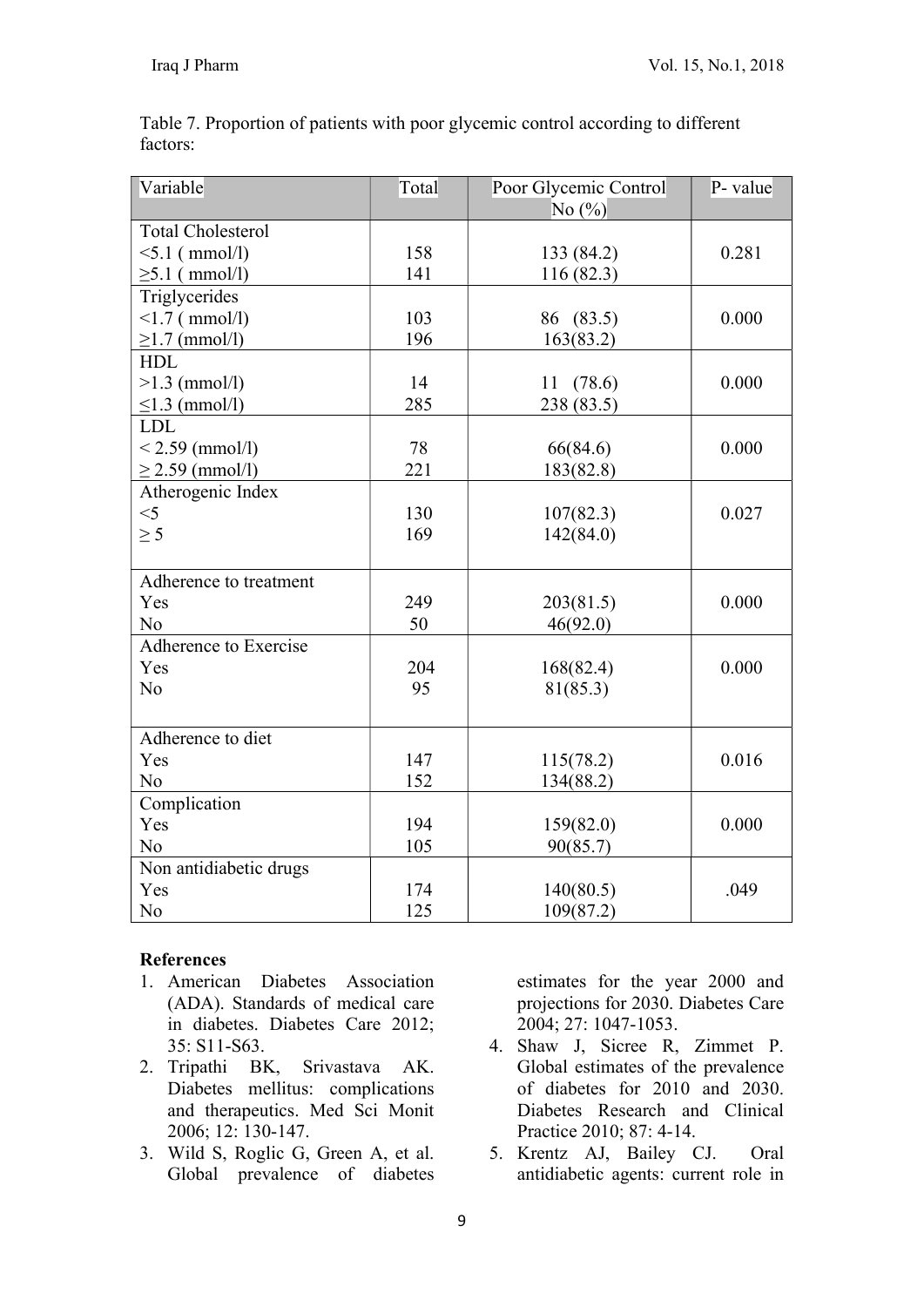type 2 diabetes mellitus. Drugs. 2005;65:385-411.

- 6. Wallace T M, Matthews DR. Poor glycemic control in Type 2 diabetes, conspiracy of disease, suboptimal therapy and attitude.Quarterly J Med 2000; 93: 369-374.
- 7. Karter A J, Moffet H H, Liu J, et al. Achieving good glycemic control: Initiation of new anti hyperglycemic therapies in patient with Type 2 diabetes from the Kaiser Permanente Northern California diabetes registry. American Journal of Managed Care 2005; 11: 262−270.
- 8. Koro C E, Bowlin S J, Bourgeois N, et al. Glycemic control from 1988 to 2000 among US adults diagnosed with type2 diabetes: A preliminary report. Diabetes Care 2004; 27: 17−20.
- 9. Khattab M, Khader YS, Al-Khawaldeh A, et al. Factors associated with poor glycemic control among patients with type 2 diabetes mellitus. Journal of Diabetes and Its Complications 2010; 24: 84–89.
- 10. American Diabetes Association. Standards of medical care in diabetes-2014. Diabetes Care January 2014; 37 (suppl 1): S14- S80.
- 11. Kimmel B, Inzucchi SE. Oral agents for type 2 diabetes: AQn Update. Clinical Diabetes 2005; 23: 74-76.
- 12. Hermann LS, Scherstén B, Bitzen PO, et al. Therapeutic comparison of metformin and sulfonylurea, alone and in various combinations. Diabetes Care 1994; 17:1100-1109.
- 13. Hermann LS, Karlsson JE, Sjstrand A. Prospective comparative study in NIDDM patients of metformin and glibenclamide with special reference to lipid profiles. Eur J

Clin Pharmacol 1991; 41: 263-265.

- 14. Guthrie R. Treatment of noninsulin dependent Diabetes mellitus with metformin. J Am Board Fam Med 1997; 10: 212-221.
- 15. Al-Nuaim AR, Mirdad S, Al-Rubeaan K, et al. Pattern and factors associated with glycemic control of Saudi diabetic patients. Annals of Saudi Medicine 1998; 18: 109-112.
- 16. Valle T, Koivisto A, Reunanen A, et al. Glycemic control in patients with diabetes in Finland. Diabetes Care 1999; 22, 575−579.
- 17. Goudswarrd AN, Stolk RP, Zuithoff P, et al. Patients characteristics do not predict poor glycemic in type 2 diabetes patients treated in primary care. European J Epidemiology 2004; 19: 541-545.
- 18. DeFronzo RA, Goodman AM. Efficacy of metformin in patients with non-insulin-dependent diabetes mellitus. N Engl J Med 1995; 333:541-49.
- 19. Gentile S, Turco S. Glibenclamide-metformin: an alternative in obese type 2 diabetics under abusive insulin treatment. Eur J Clin Invest 1993;23(Suppl 1):A9.
- 20. Blonde L, Rosenstock J, Mooradian AD, et al. Glyburide/metformin combination product is safe and efficacious in patients with type 2 diabetes failing sulphonylurea therapy. Diabetes Obes Metab 2002; 4: 368-375.
- 21. Mafauzy M. Diabetes control and complications in private primary healthcare in Malaysia. Med J Malaysia 2005; 60: 212-217.
- 22. Akbar DH. Low rates of diabetic patients reaching good control targets. Eastern Mediterranean Health Journal 2001; 7: 671−678.